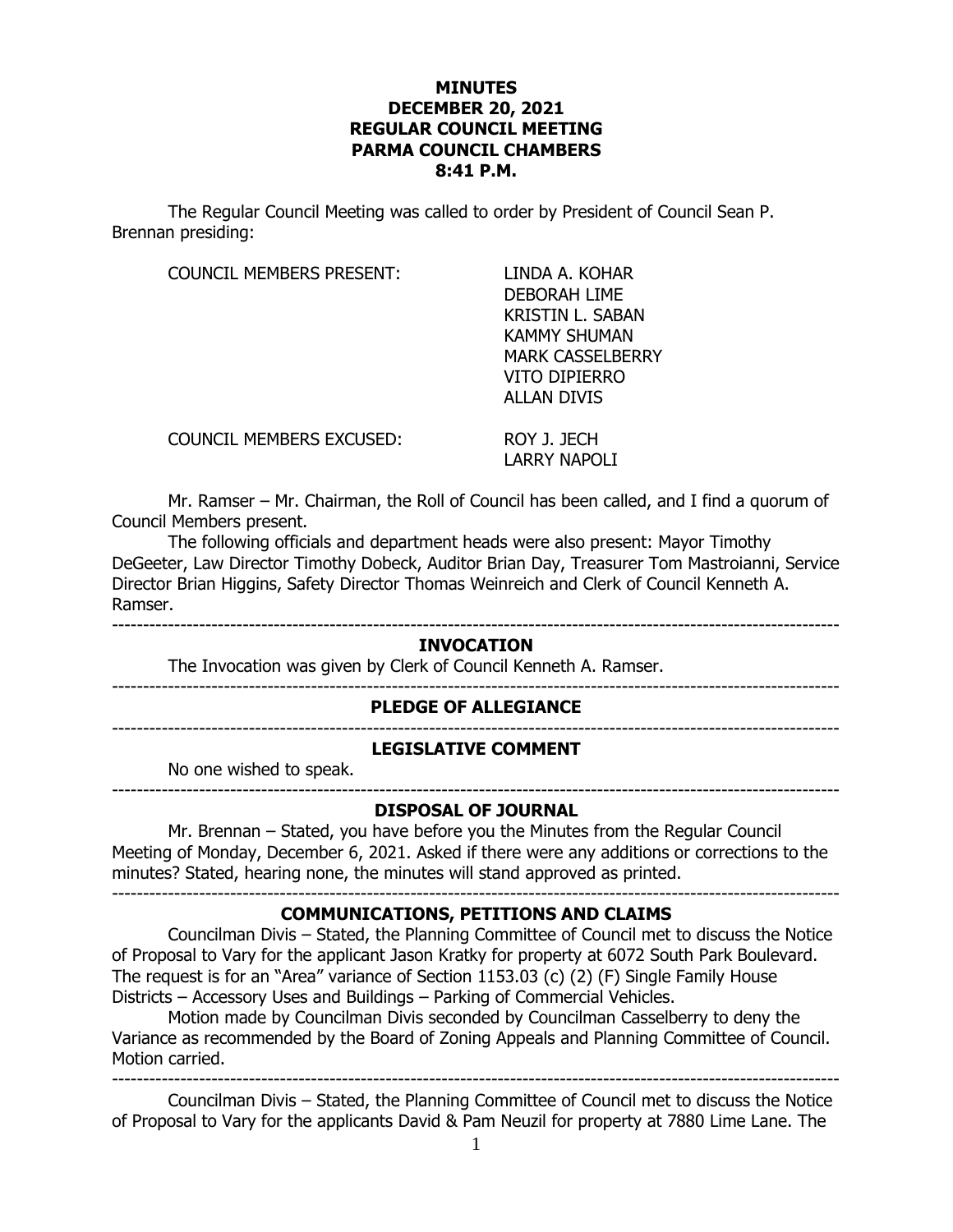request is for an "Area" variance of Section 1153.03 (c) (2) Single Family House Districts – Accessory Uses and Buildings – Regulations.

Motion made by Councilman Divis seconded Councilman Casselberry to grant the Variance as recommended by the Planning Committee of Council. Motion carried. ---------------------------------------------------------------------------------------------------------------------

Councilman Divis – Stated, the Planning Committee of Council met to discuss the Notice of Proposal to Vary for the applicant Jon Fitzwater for property at 5575 Venture Drive. The first request is for an "Area" variance of Section 1177.05 (c) lot area. Width and Coverage Requirements. The second request is for an "Area" variance of Section 1197.09 Surface Construction; Improvements; Grading; Drainage Plans; Curbs.

Motion made by Councilman Divis seconded by Councilman Casselberry to grant the Variances as recommended by the Board of Zoning Appeals and Planning Committee of Council. Motion carried.

---------------------------------------------------------------------------------------------------------------------

Councilman Divis – Stated, the Planning Committee of Council met to discuss the Notice of Proposal to Vary for the applicant Lenny Berry for the property at 5277 State Road. The request is for a "Use" variance of Section 1170.03 Commercial/Office Districts – Schedule of Permitted Buildings and Uses.

Motion made by Councilman Divis seconded by Councilman Casselberry to deny the Variance as recommended by the Board of Zoning Appeals and Planning Committee of Council. Motion carried.

---------------------------------------------------------------------------------------------------------------------

Request from the Ohio Division of Liquor Control for a New D2 Permit for Carrino Holdings LLC, DBA Original Mama Mias Pizza, 10703 West Pleasant Valley Road, Parma, Ohio, 44130. Mailed on December 03, 2021. Responses must be postmarked no later than January 03, 2022.

Mr. Brennan – Said Liquor Permit was referred to Council and Safety Director.

---------------------------------------------------------------------------------------------------------------------

Request from the Ohio Division of Liquor Control for a New D1 Permit for Oishi Ramen Parma LLC, DBA Oishi Ramen, 8635 West Ridgewood Drive, Parma, Ohio, 44129. Mailed on December 09, 2021. Responses must be postmarked no later than January 10, 2022.

Mr. Brennan – Said Liquor Permit was referred to Council and Safety Director. ---------------------------------------------------------------------------------------------------------------------

Thank you card from Crystal Beck to Council.

---------------------------------------------------------------------------------------------------------------------

Mr. Ramser – Presented a plaque to the wife of Chet Whithrow. ---------------------------------------------------------------------------------------------------------------------

#### **AMENDMENT TO THE CALENDAR**

Motion made by Councilwoman Lime seconded by Councilman Casselberry to amend the Calendar by moving Resolution No. 210-21 under Second Suspension to Second Reading. Motion carried.

---------------------------------------------------------------------------------------------------------------------

Request to go into Executive Session regarding PSW Local 1 Union Contract.

- Yes: Kohar, Lime, Saban, Shuman, Casselberry, Dipierro, Divis.
- No: None; Council Recessed to go into Executive Session at 8:52 pm. Council Reconvened the Council Meeting at 8:57 pm.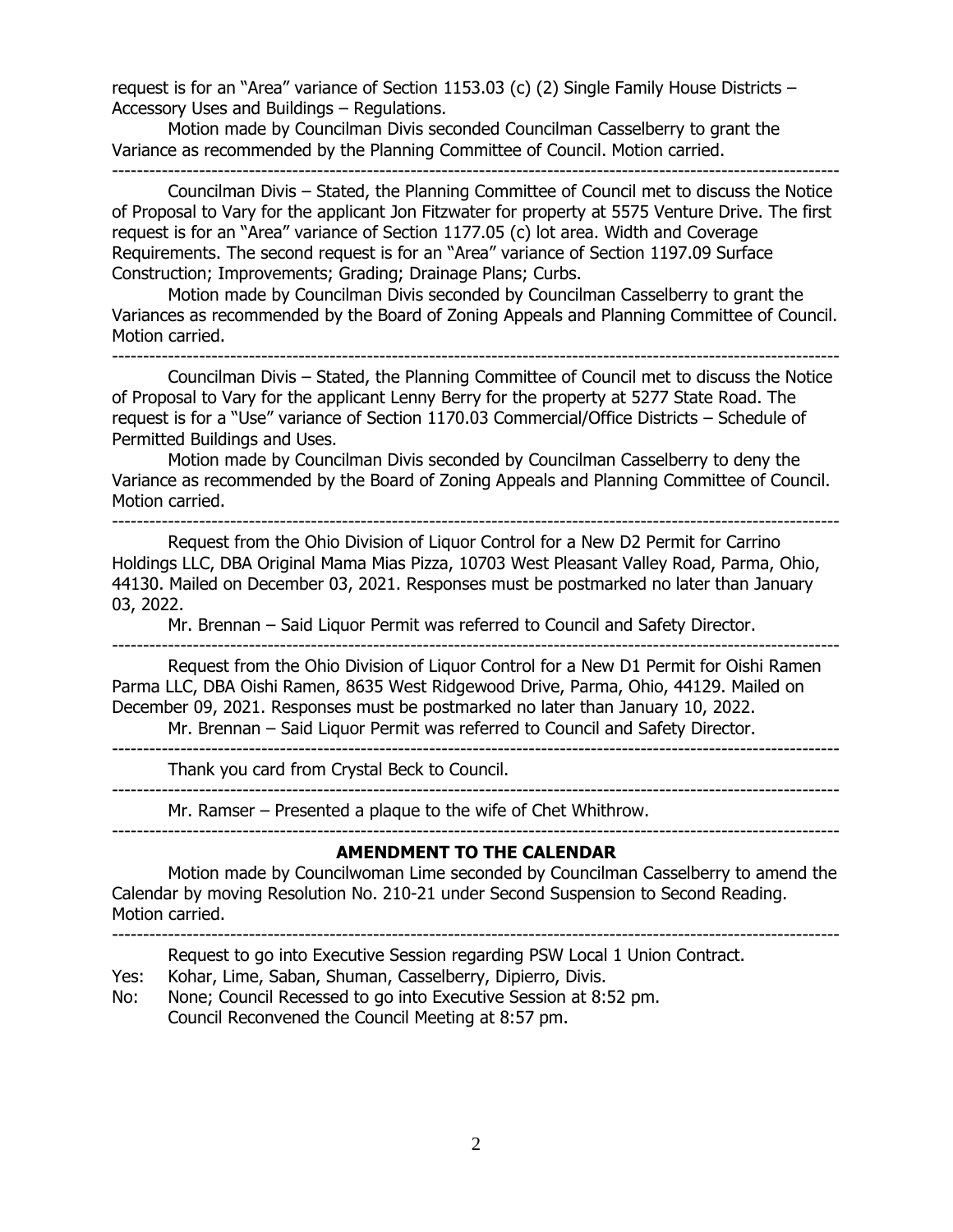## **FIRST READING**:

ORDINANCE NO. 225-21 12/20/21

BY: K. L. SABAN

(By Request – Service Director)

AN ORDINANCE AUTHORIZING THE DIRECTOR OF PUBLIC SERVICE TO ENTER INTO A CONTRACT WITH THE LOWEST AND BEST BIDDER FOR SPECIAL MULTI-PERIL INSURANCE INCLUDING CONTENTS AND BOILERS, AND DECLARING AN EMERGENCY

Mr. Brennan – Said Ordinance will be referred to the Finance Committee.

---------------------------------------------------------------------------------------------------------------------

| ORDINANCE NO. 227-21 | 12/20/21 |
|----------------------|----------|

BY: K. L. SABAN (By Request – Law Director)

> AN ORDINANCE AUTHORIZING THE DIRECTOR OF PUBLIC SERVICE TO ENTER INTO A CONTRACT WITH THE LOWEST AND BEST BIDDER FOR MUNICIPAL EXCESS LIABILITY INSURANCE FOR THE CITY OF PARMA, AND DECLARING AN **EMERGENCY**

Mr. Brennan – Said Ordinance will be referred to the Finance Committee. ---------------------------------------------------------------------------------------------------------------------

ORDINANCE NO. 231-21 12/20/21 BY: K. L. SABAN, R. J. JECH, L. A. KOHAR, D. LIME, L. NAPOLI, K. SHUMAN, M. CASSELBERRY, A. DIVIS (By Request – Service Director)

> AN ORDINANCE APPROVING AND RATIFYING A COLLECTIVE BARGAINING AGREEMENT BETWEEN THE CITY OF PARMA AND THE INTERNATIONAL UNION OF NORTH AMERICA LABORERS, LOCAL 860 REPRESENTING THE SUPERVISORY PERSONNEL UNIT, FOR THE PERIOD OF NOVEMBER 1, 2020, THROUGH OCTOBER 31, 2023, PURSUANT TO CHAPTER 4117 OF THE OHIO REVISED CODE, AND DECLARING AN EMERGENCY

Mr. Brennan – Said Ordinance will be referred to the Finance Committee.

---------------------------------------------------------------------------------------------------------------------

### **SECOND READING**:

ORDINANCE NO. 209-21 12/6/21

BY: R. J. JECH

AN ORDINANCE TO REZONE PERMANENT PARCEL NUMBER 446-11-001, LOCATED AT 6123 STATE ROAD FROM SINGLE FAMILY-A TO RETAIL BUSINESS DISTRICT, IN THE CITY OF PARMA

Motion made by Councilman Divis seconded by Councilman Casselberry to refer Ordinance No. 209-21 back to the Planning Committee. Motion carried. ---------------------------------------------------------------------------------------------------------------------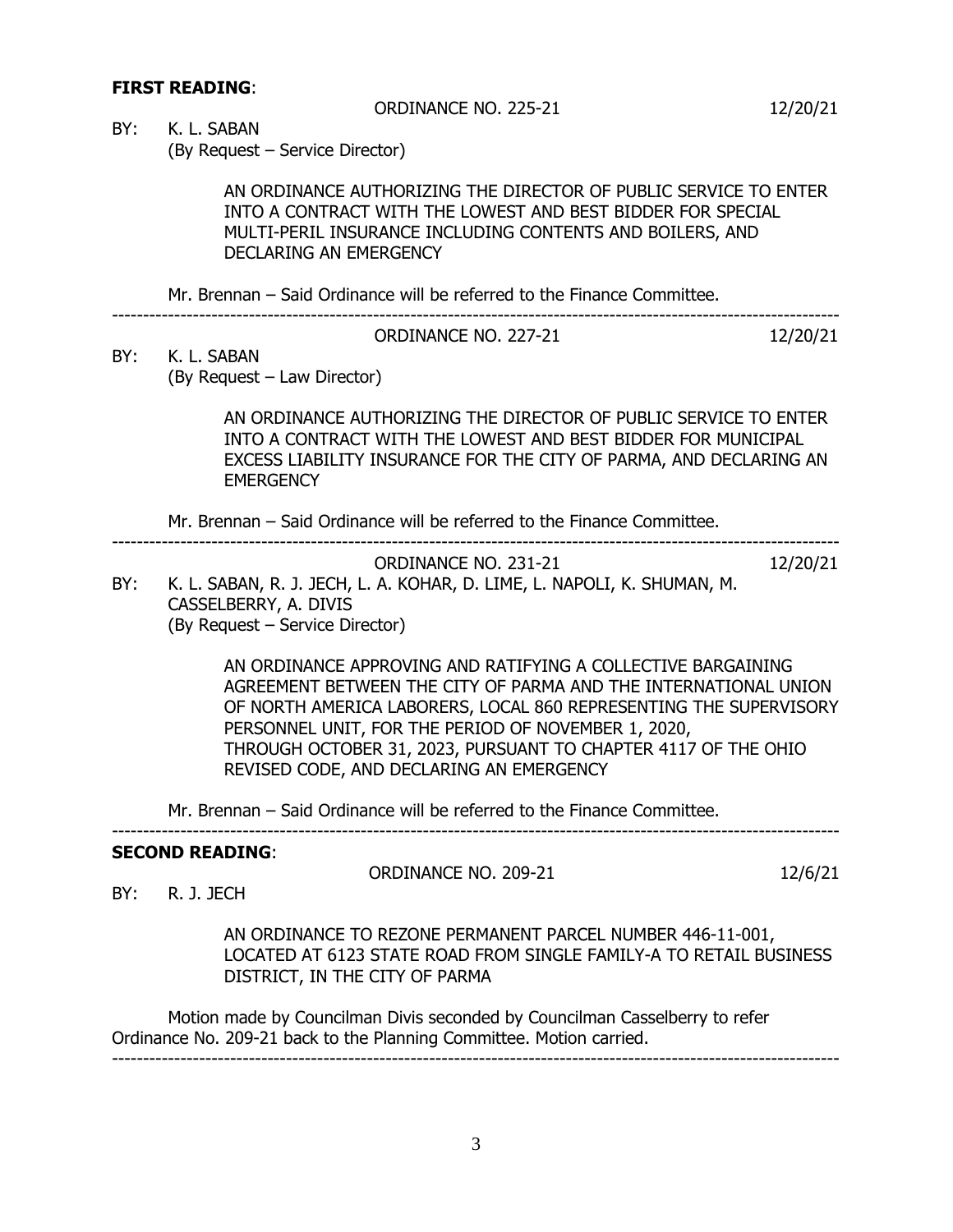## A RESOLUTION URGING THE ADMINISTRATION TO USE FEDERAL INFRASTRUCTURE MONIES TO SECURE SIDEWALKS IN THE AREA OF WEST RIDGEWOOD DRIVE (FROM BROADVIEW ROAD TO RIDGE ROAD) AND THE DOWNTOWN PARMA AREA, AND DECLARING AN EMERGENCY

Motion made by Councilwoman Saban seconded by Councilman Casselberry to amend Resolution No. 210-21 as follows: In Section 1 line 4 add, **and the creation of bike lanes in said area** and refer back to the Finance Committee. Motion carried.

| ORDINANCE NO. 221-21 | ، אור |
|----------------------|-------|

BY: D. LIME

(By Request – Safety Director)

---------------------------------------------------------------------------------------------------------------------

AN ORDINANCE AUTHORIZING THE MAYOR AND DIRECTOR OF PUBLIC SAFETY TO ENTER INTO A CONTRACT TO PURCHASE EQUIPMENT TO OUTFIT SIX (6) CHEVY TAHOES FOR THE PARMA POLICE DEPARTMENT, UNDER THE STATE OF OHIO BID PRICING, AND DECLARING AN EMERGENCY

Motion made by Councilwoman Saban seconded by Councilman Casselberry to refer Ordinance No. 221-21 back to the Finance Committee.

#### **SECOND SUSPENSION:**

Mr. Brennan – Shall the statutory provision and Rule 48 requiring the full and distinct reading of Ordinance No. 212-21, Ordinance No. 213-21 and Ordinance No. 220-21 on three different days be dispensed with?

- Yes: Kohar, Lime, Saban, Shuman, Casselberry, Dipierro, Divis.
- No: None; motion carried.

ORDINANCE NO. 212-21 12/6/21

---------------------------------------------------------------------------------------------------------------------

BY: K. L. SABAN, D. LIME

AN ORDINANCE TO INCREASE THE SALARY OF THE CITY TREASURER, AND DECLARING AN EMERGENCY

Motion made by Councilwoman Saban seconded by Councilman Casselberry to adopt Ordinance No. 212-21.

Yes: Kohar, Lime, Saban, Shuman, Casselberry, Divis.

---------------------------------------------------------------------------------------------------------------------

No: Dipierro; Ordinance No. 212-21 is adopted.

### ORDINANCE NO. 213-21 12/6/21

BY: K. L. SABAN, D. LIME, K. SHUMAN

AN ORDINANCE TO AMEND A PART OF SCHEDULE "A" OF ORDINANCE NO. 348-04 TO CHANGE THE SALARIES FOR THE POSITIONS OF CHIEF OF POLICE, DEPUTY CHIEF OF POLICE, CHIEF OF FIRE, AND ASSISTANT CHIEF OF FIRE, AND DECLARING AN EMERGENCY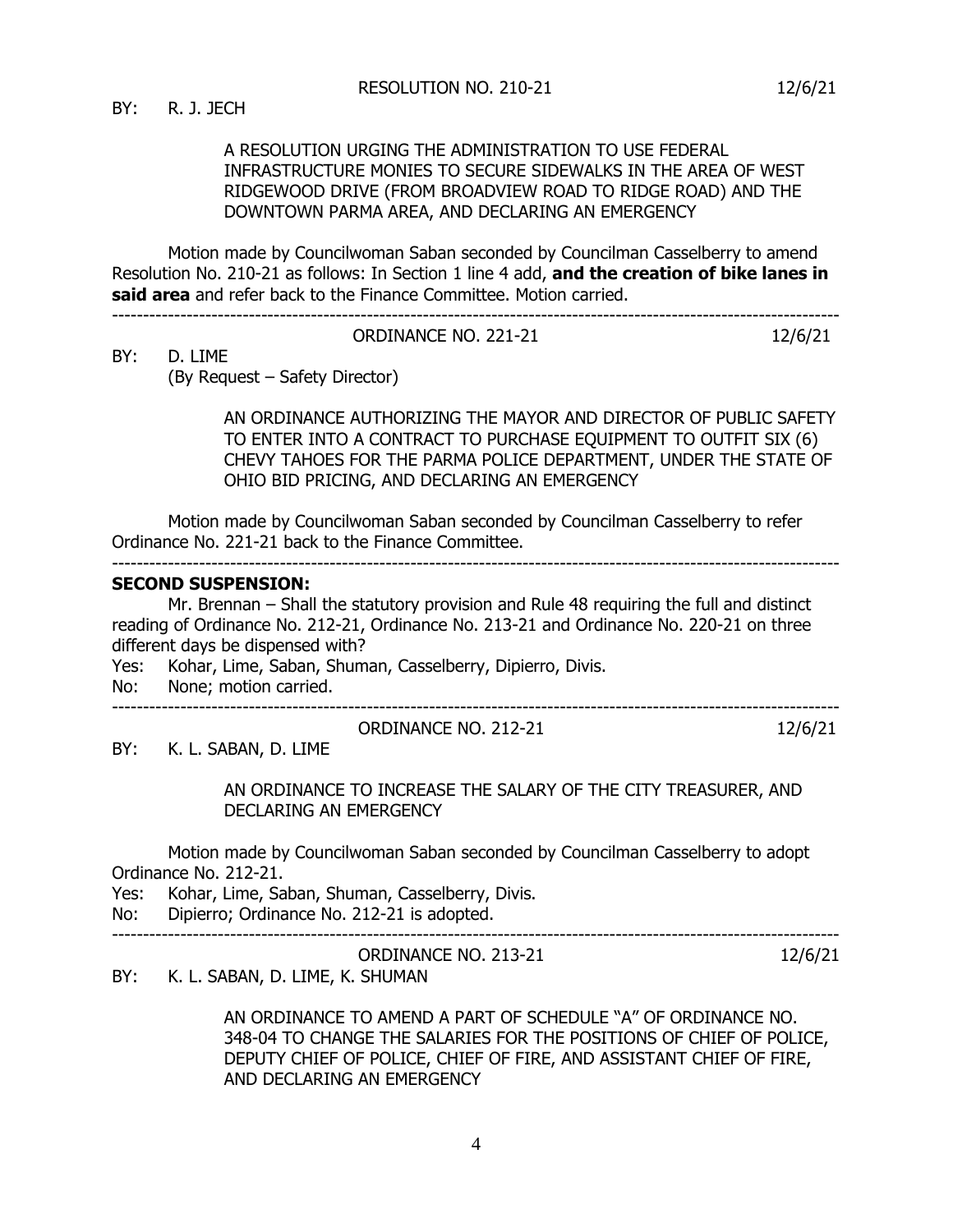Motion made by Councilwoman Saban seconded by Councilman Casselberry to adopt Ordinance No. 213-21.

Yes: Kohar, Lime, Saban, Shuman, Casselberry, Dipierro, Divis.

No: None; Ordinance No. 213-21 is adopted.

--------------------------------------------------------------------------------------------------------------------- ORDINANCE NO. 220-21 12/6/21

## BY: D. LIME

(By Request – Safety Director)

AN ORDINANCE APPROVING THE MEMORANDUM OF AGREEMENT TO THE COLLECTIVE BARGAINING AGREEMENT BETWEEN THE CITY OF PARMA AND THE OHIO PATROLMEN'S BENEVOLENT ASSOCIATION (SERGEANTS AND LIEUTENANTS) RELATIVE TO IMPLEMENTING TWELVE (12) HOUR WORK SCHEDULES, AND DECLARING AN EMERGENCY

Motion made by Councilwoman Saban seconded by Councilman Casselberry to amend Ordinance No. 220-21 by accepting Exhibit "A". Motion carried.

Motion made by Councilwoman Saban seconded by Councilman Casselberry to adopt Ordinance No. 220-21 as amended.

Yes: Kohar, Lime, Saban, Shuman, Casselberry, Dipierro, Divis.

No: None; Ordinance No. 220-21 is adopted as amended.

## **THIRD READING:**

ORDINANCE NO. 190-21 11/8/21

BY: **V. DIPIERRO,** D. LIME, K. L. SABAN, M. CASSELBERRY, A. DIVIS

AN ORDINANCE TO ENACT SECTION 1729.021 "PROHIBITION OF SWIMMING POOLS" WITHIN CHAPTER 1729 "SHORT-TERM RENTALS" OF THE CODIFIED ORDINANCES OF THE CITY OF PARMA, AND DECLARING AN EMERGENCY

Motion made by Councilwoman Saban seconded by Councilman Casselberry to adopt Ordinance No. 190-21.

Yes: Kohar, Lime, Saban, Shuman, Casselberry, Dipierro, Divis.

No: None; Ordinance No. 190-21 is adopted.

ORDINANCE NO. 202-21 11/15/21

---------------------------------------------------------------------------------------------------------------------

BY: K.L. SABAN, L.A. KOHAR (By Request – Clerk of Court)

> AN ORDINANCE AUTHORIZING THE SERVICE DIRECTOR TO ENTER INTO A CONTRACT WITH THE LOWEST AND BEST BIDDER FOR FURNISHING AND INSTALLATION OF CARPETING OF THE OFFICES AT PARMA MUNICIPAL COURT, AND DECLARING AN EMERGENCY

Moton made by Councilwoman Saban seconded by Councilman Casselberry to amend Ordinance No. 202-21 as follows: By inserting in Section 1 line 2 the first blank shall read D & R Commercial Flooring and in line 3 the blank shall read \$82,451.25. Further moved to waive Rule 52 and place Ordinance No. 202-21 on third Reading for final passage as amended. Motion carried.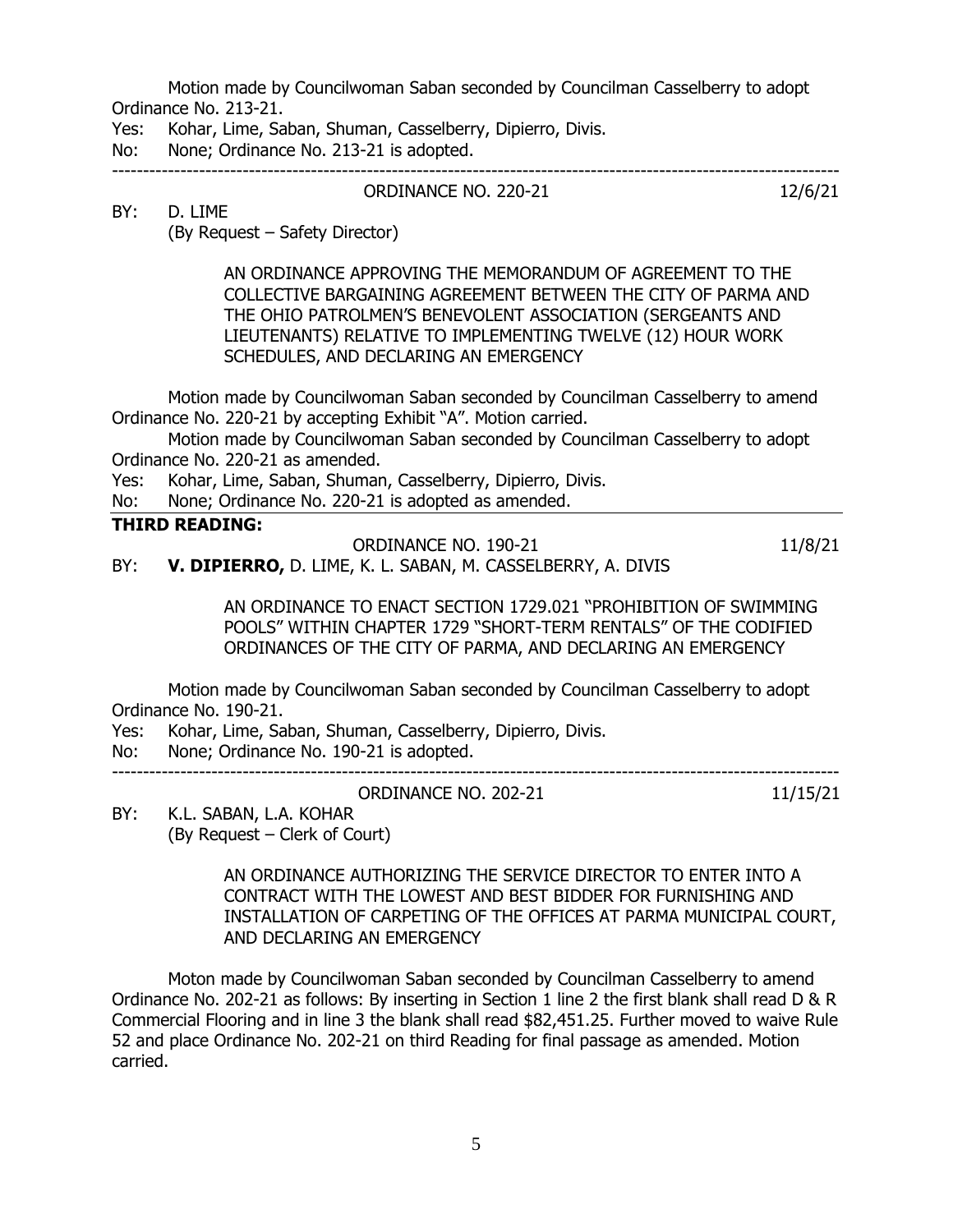Motion made by Councilwoman Saban seconded by Councilwoman Lime to adopt Ordinance No. 202-21 as amended.

Yes: Kohar, Lime, Saban, Shuman, Casselberry, Dipierro, Divis.

No: None; Ordinance No. 202-21 is adopted as amended.

### ---------------------------------------------------------------------------------------------------------------------

# **SUSPENSION OF THE RULES:**

Mr. Brennan – Shall the statutory provision and Rule 48 requiring the full and distinct reading of Resolution No. 222-21, Resolution No. 223-21, Ordinance No. 224-21, Resolution No. 226-21, Ordinance No. 228-21, Ordinance No. 229-21 and Ordinance No. 230-21 on three different days be dispensed with?

Yes: Kohar, Lime, Saban, Shuman, Casselberry, Dipierro, Divis.

No: None; motion carried.

Mr. Brennan – Shall Rule 45 requiring reference to committee be dispensed with and Resolution No 222-21, Resolution No. 223-21, Ordinance No. 224-21, Resolution No. 226-21, Ordinance No. 228-21, Ordinance No. 229-21 and Ordinance No. 230-21 be placed on final passage?

Yes: Kohar, Lime, Saban, Shuman, Casselberry, Dipierro, Divis.

No: None; motion carried.

## ---------------------------------------------------------------------------------------------------------------------

# RESOLUTION NO. 222-21 12/20/21

BY: **D. LIME,** K. L. SABAN, M. CASSELBERRY, A. DIVIS (By Request – Mayor)

> A RESOLUTION AUTHORIZING THE CITY OF PARMA TO APPLY FOR THE CUYAHOGA COUNTY DEPARTMENT OF DEVELOPMENT 2022 COMMUNITY DEVELOPMENT SUPPLEMENTAL GRANT, AND DECLARING AN EMERGENCY

Motion made by Councilwoman Saban seconded by Councilman Casselberry to adopt Resolution No. 222-21.

Yes: Kohar, Lime, Saban, Shuman, Casselberry, Dipierro, Divis.

No: None; Resolution No. 222-21 is adopted.

---------------------------------------------------------------------------------------------------------------------

RESOLUTION NO. 223-21 12/20/21 BY: **D. LIME,** K. L. SABAN, K. SHUMAN, M. CASSELBERRY, A. DIVIS

A RESOLUTION URGING THE OHIO SENATE VETERANS AND PUBLIC SAFETY COMMITTEE TO APPROVE H.B. 23 REQUIRING EMERGENCY MEDICAL SERVICE PERSONNEL AND PEACE OFFICERS TO UNDERGO DEMENTIA-RELATED TRAINING, AND DECLARING AN EMERGENCY

Motion made by Councilwoman Saban seconded by Councilman Casselberry to adopt Resolution No. 223-21.

Yes: Kohar, Lime, Saban, Shuman, Casselberry, Dipierro, Divis. No: None; Resolution No. 223-21 is adopted.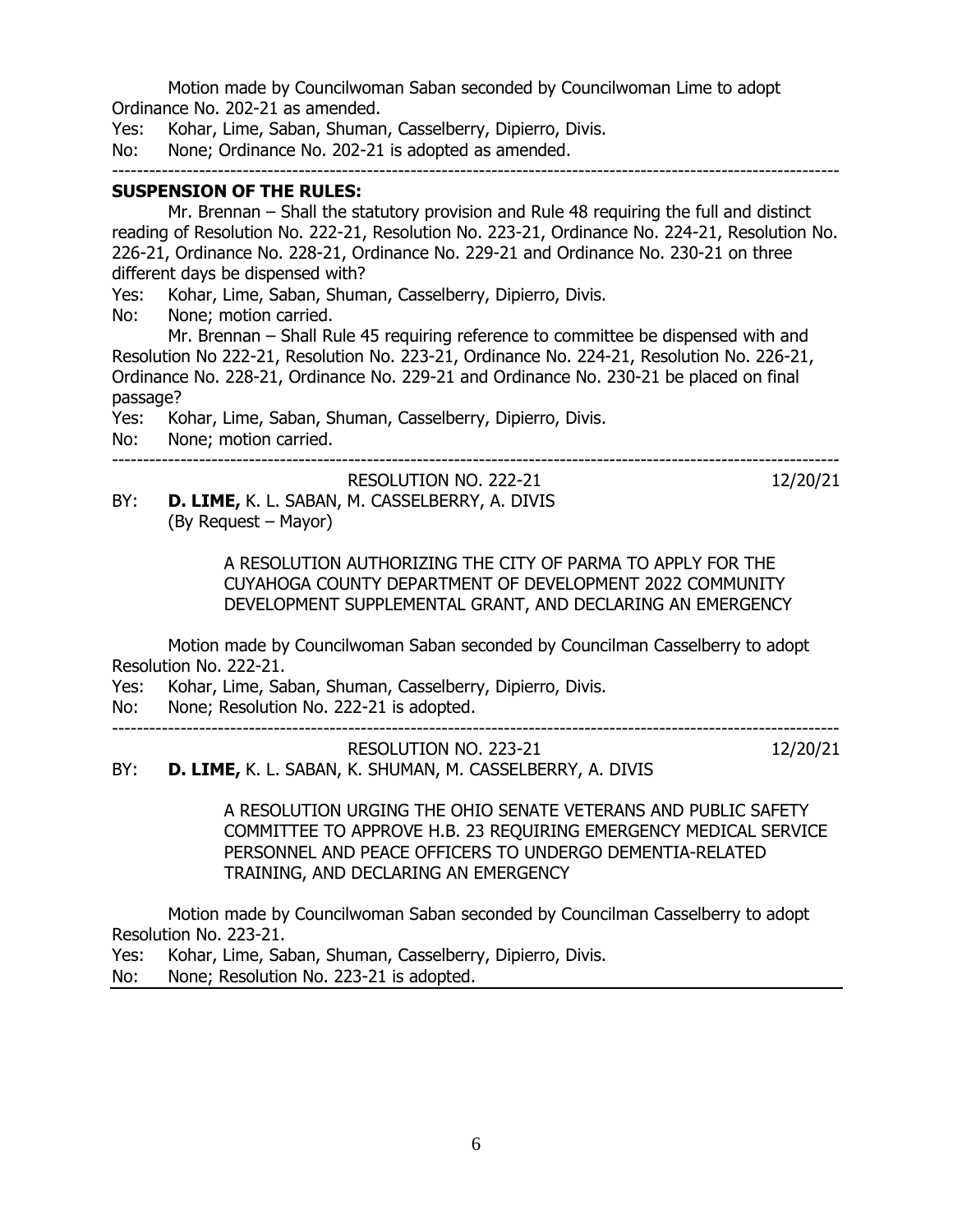BY: K. L. SABAN

(By Request – Law Director)

## AN ORDINANCE TO AMEND A PORTION OF EXHIBIT "A" OF ORDINANCE NO. 423-06 TO AMEND THE PAY RANGE FOR THE PART-TIME ASSISTANT HOUSING PROSECUTOR IN THE LAW DEPARTMENT, AND DECLARING AN EMERGENCY

Motion made by Councilwoman Saban seconded by Councilman Casselberry to adopt Ordinance No. 224-21.

- Yes: Kohar, Lime, Saban, Shuman, Casselberry, Dipierro, Divis.
- No: None; Ordinance No. 224-21 is adopted.

#### --------------------------------------------------------------------------------------------------------------------- RESOLUTION NO. 226-21 12/20/21

## BY: K. L. SABAN (By Request – Auditor)

## A RESOLUTION APPROVING THE CITY AUDITOR'S CASH TRANSFERS, AND DECLARING AN EMERGENCY

Motion made by Councilwoman Saban seconded by Councilman Casselberry to amend Resolution No. 226-21 by accepting Exhibit "A". Motion carried.

Motion made by Councilwoman Saban seconded by Councilman Casselberry to adopt Resolution No. 226-21 as amended.

- Yes: Kohar, Lime, Saban, Shuman, Casselberry, Dipierro, Divis.
- No: Resolution No. 226-21 is adopted as amended.

---------------------------------------------------------------------------------------------------------------------

ORDINANCE NO. 228-21 12/20/21

BY: **D. LIME,** K. L. SABAN, K. SHUMAN, M. CASSELBERRY, A. DIVIS (By Request – Safety Director)

> AN ORDINANCE AUTHORIZING THE DIRECTOR OF PUBLIC SAFETY TO ENTER INTO AN AGREEMENT WITH THE PARMA CITY SCHOOL DISTRICT FOR THE IMPLEMENTATION OF A SCHOOL RESOURCE OFFICER AT MIDDLE SCHOOL CAMPUSES WITHIN THE DISTRICT, AND DECLARING AN EMERGENCY

Motion made by Councilwoman Saban seconded by Councilman Casselberry to adopt Ordinance No. 228-21.

Yes: Kohar, Lime, Saban, Shuman, Casselberry, Dipierro, Divis.

No: Ordinance No. 228-21 is adopted.

---------------------------------------------------------------------------------------------------------------------

ORDINANCE NO. 229-21 12/20/21

BY: **M. CASSELBERRY,** D. LIME, K. L. SABAN, A. DIVIS (By Request – Service Director)

> AN ORDINANCE TO AMEND ORDINANCE NO. 276-10 RELATIVE TO THE HIRING OF EMERGENCY DRIVERS AND LABORERS FOR THE REMOVAL OF SNOW AND ICE WHEN AN EMERGENCY EXISTS, AND DECLARING AN **EMERGENCY**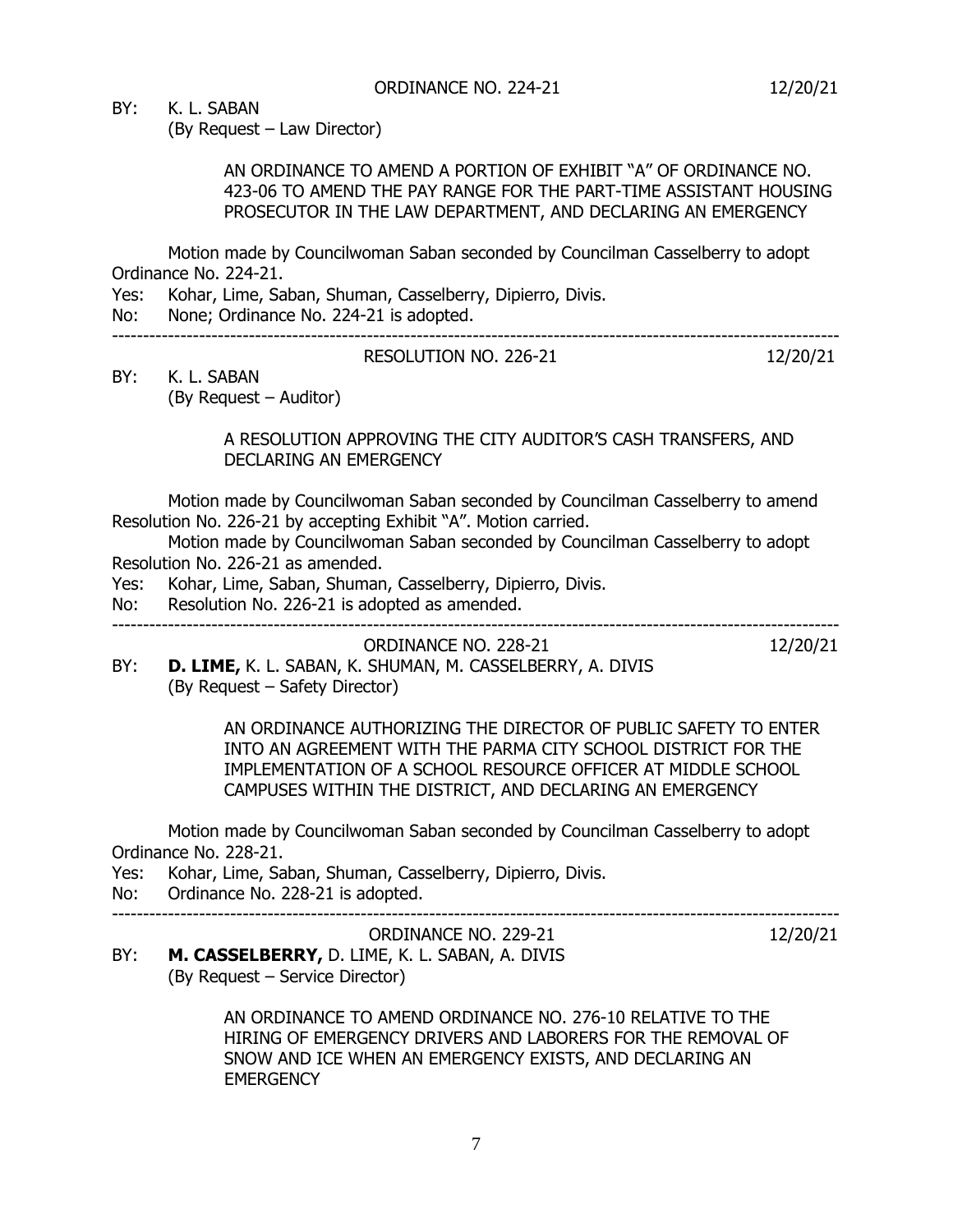Councilwoman Lime - Asked what the rate of pay would be for this position? Service Director Higgins – Stated that the rate is stated in their contract \$20 - \$25 an

hour.

Motion made by Councilwoman Saban seconded by Councilman Casselberry to adopt Ordinance No. 229-21.

- Yes: Kohar, Lime, Saban, Shuman, Casselberry, Dipierro, Divis.
- No: None; Ordinance No. 229-21 is adopted.

---------------------------------------------------------------------------------------------------------------------

ORDINANCE NO. 230-21 12/20/21

- 
- BY: K. L. SABAN, L. A. KOHAR, D. LIME, K. SHUMAN, M. CASSELBERRY, A. DIVIS (By Request – Service Director)

AN ORDINANCE APPROVING AND RATIFYING A COLLECTIVE BARGAINING AGREEMENT BETWEEN THE CITY OF PARMA AND THE PARMA SERVICE WORKERS UNION, LOCAL 1, FOR THE PERIOD OF APRIL 1, 2020, THROUGH MARCH 31, 2023, PURSUANT TO CHAPTER 4117 OF THE OHIO REVISED CODE, AND DECLARING AN EMERGENCY

Motion made by Councilwoman Saban seconded by Councilman Casselberry to adopt Ordinance No. 230-21.

- Yes: Kohar, Lime, Saban, Shuman, Casselberry, Dipierro, Divis.
- No: None; Ordinance No. 230-21 is adopted. ---------------------------------------------------------------------------------------------------------------------

# **TABLE OF LEGISLATION:**

RESOLUTION NO. 75-21 5/3/21

BY: D. LIME

A RESOLUTION REQUESTING COMMON SENSE AMENDMENTS TO HOUSE BILL 1 PASSED BY THE 133RD GENERAL ASSEMBLY, AND DECLARING AN EMERGENCY

Motion made by Councilwoman Lime seconded by Councilman Casselberry to table Resolution No. 75-21. Motion carried.

Motion made by Councilman Casselberry seconded by Councilwoman Saban to reconsider Resolution No. 75-21. Motion defeated.

---------------------------------------------------------------------------------------------------------------------

## **APPOINTMENTS AND CONFIRMATIONS**

Councilwoman Kohar – Stated, the Appointment Scanning Committee met to discuss the following appointment.

1. Appointment of Kelly Zacharias to the Building Board of Appeals. Ms. Zacharias new appointment would be for the remainder of David Jancewicz's term, which expires June 18, 2023.

Motion made by Councilwoman Kohar seconded by Councilman Casselberry to grant the Appointment as recommended by the Mayor and the Appointment Scanning Committee of Council. Motion carried. ---------------------------------------------------------------------------------------------------------------------

### **PUBLIC SESSION**

No one wished to speak.